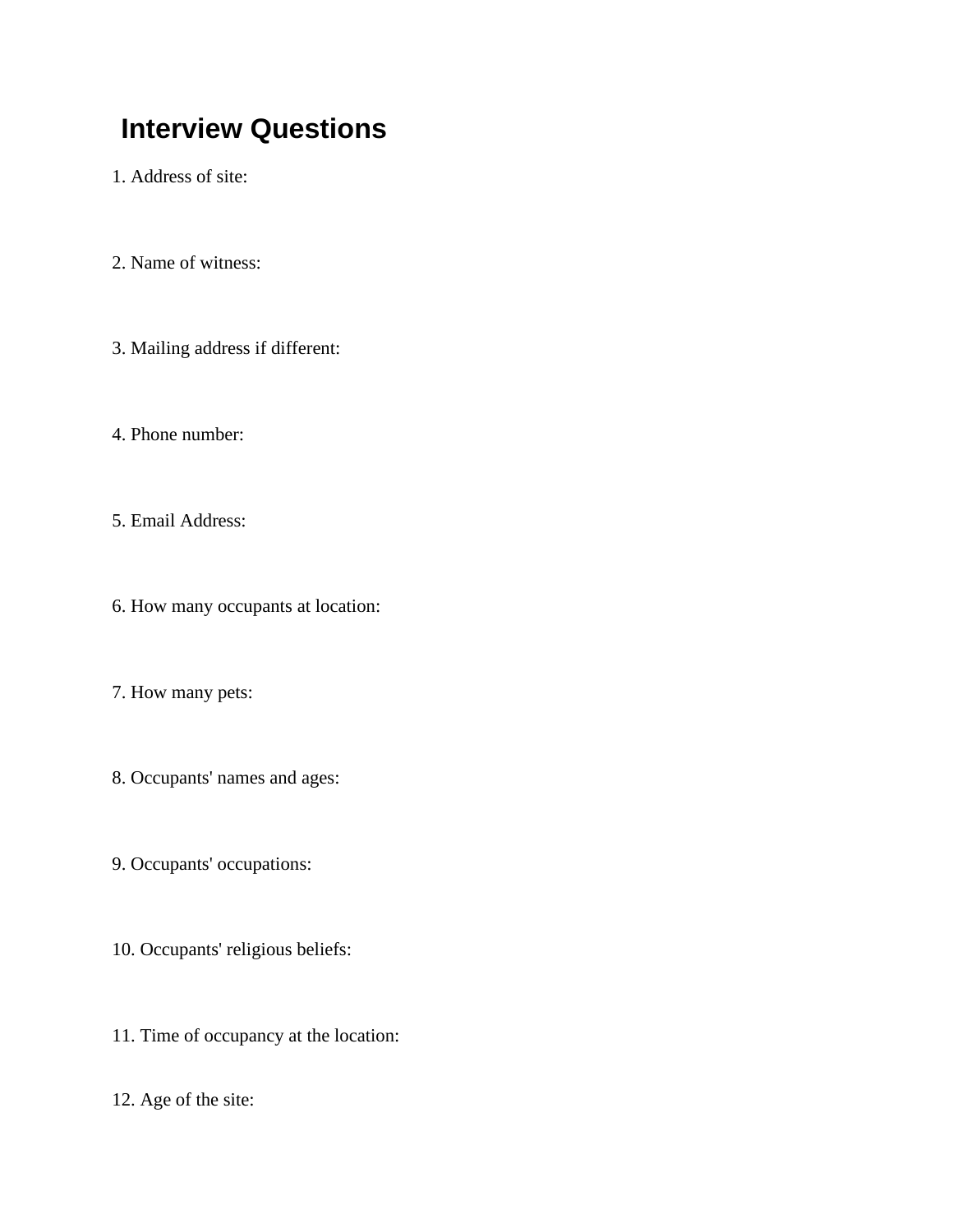13. How many previous owners (if known):

14. History of site: (tragedies, deaths, previous complaints)

15. How many rooms in the site:

16. Has the location been blessed:

17. Has there been any recent remodeling (if so, what and where):

18. Any occupants on prescribed medication (anxiety, depression, pain, etc) Please list names and medications:

19. Any occupants using illegal drugs (this will be kept confidential):

20. Any occupants drink alcohol heavily (this will be kept confidential):

21. Any occupants interested in the occult: (Ouija, séances, psychics, spells) If so, who and what?

22. Any occupants currently seeing a psychiatrist or in therapy (this will be kept confidential): if so, who:

23. Any occupants with frequent or unexplained illnesses (if yes, describe):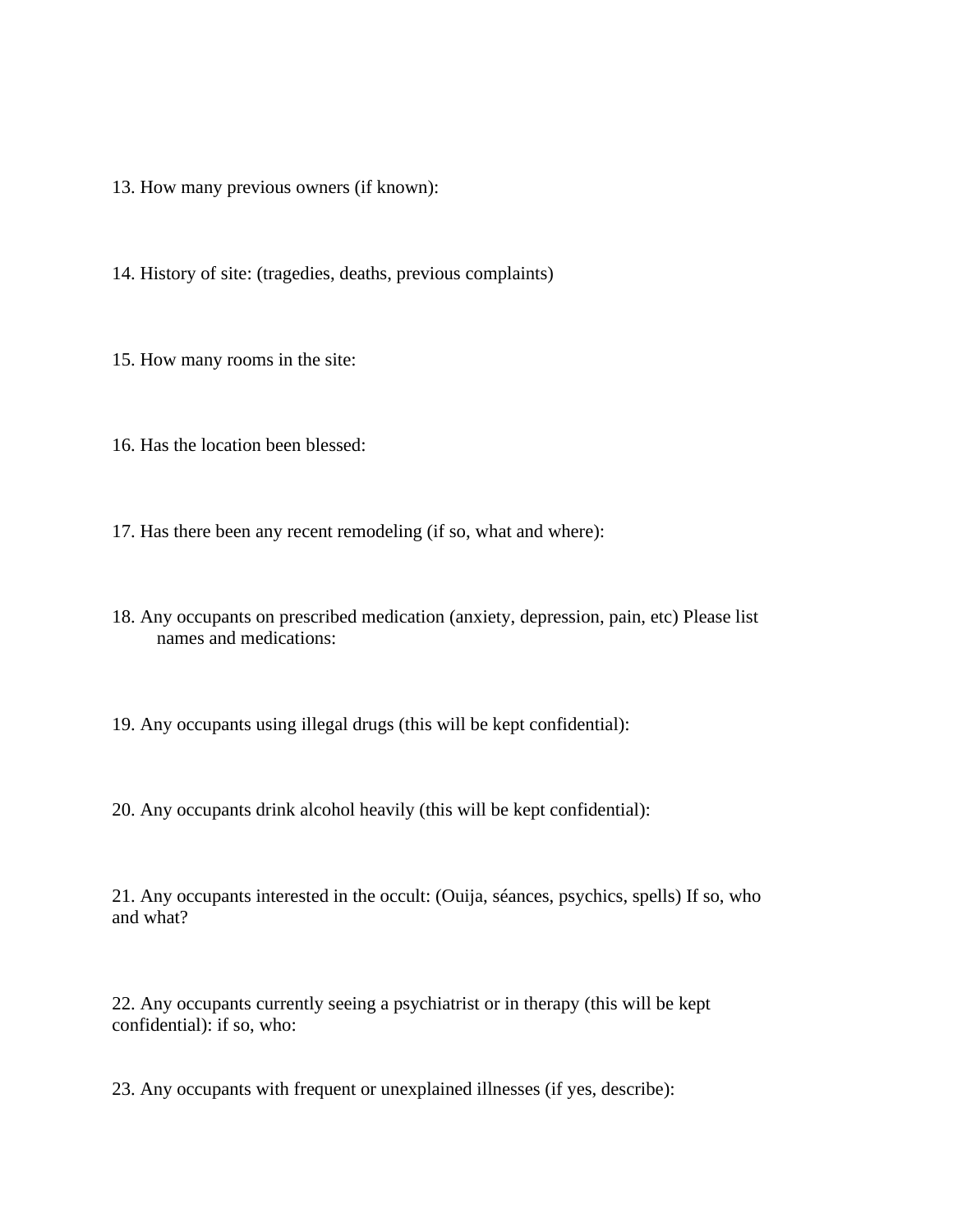24. Have any religious clergy been consulted: If so, please list church:

25. Has there been any media involvement: If so, who:

26. Have there been any other witnesses besides the occupants (names and relationships)

27. Have there been any odors: (i.e. perfumes, flowers, sulfur, ammonia, excrement, etc) If so, when, where and what:

28. Have there been any sounds: (i.e. footsteps, knocks, banging, etc) If so, when, where and what:

29. Have there been any voices: (whispering, yelling, crying, speaking) If so, when, where and what:

30. Has there been any movement of objects, If so, when, where and what:

31. Has there been any apparitions, If so, when, where and what (describe the apparition):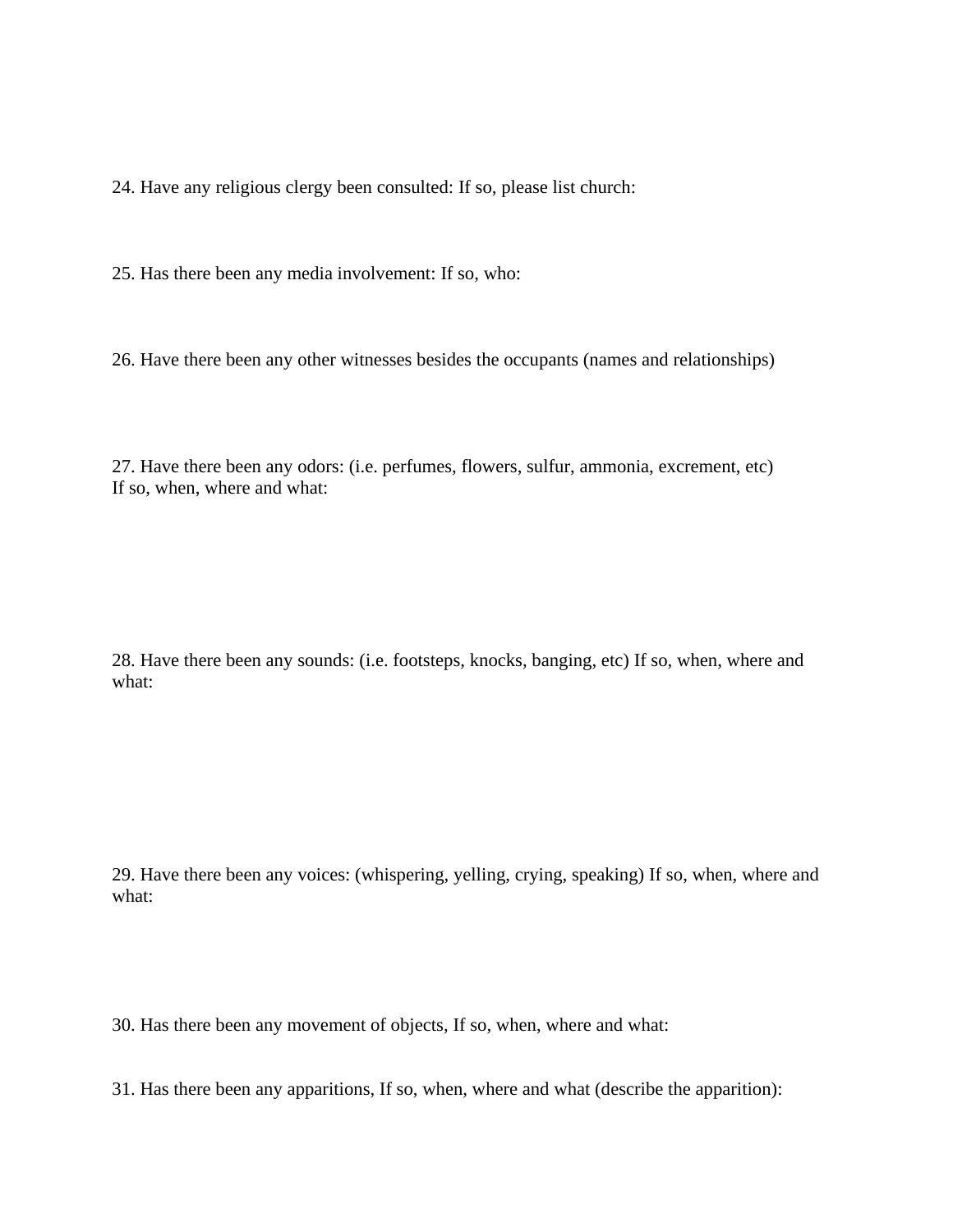32. Have there been any uncommon cold or hot spots: If so, when, where and what:

33. Have there been any problems with electrical appliances: (TV, lights, kitchen appliances, doorbells) If so, when, where and what:

34. Have there been any problems with plumbing: (leaks, flooding, sinks, toilet bowls) If so, when, where and what:

35. Any occupants having nightmares or trouble sleeping: If so, who and when:

36. Have there been any physical contact: If so, who, where and what happened:

37. Are pets affected: If so, how:

38. Describe the first occurrence of the phenomena: (what and when happened?)

39. Who first witnessed the phenomena:

40. What time was the first occurrence of the phenomena: